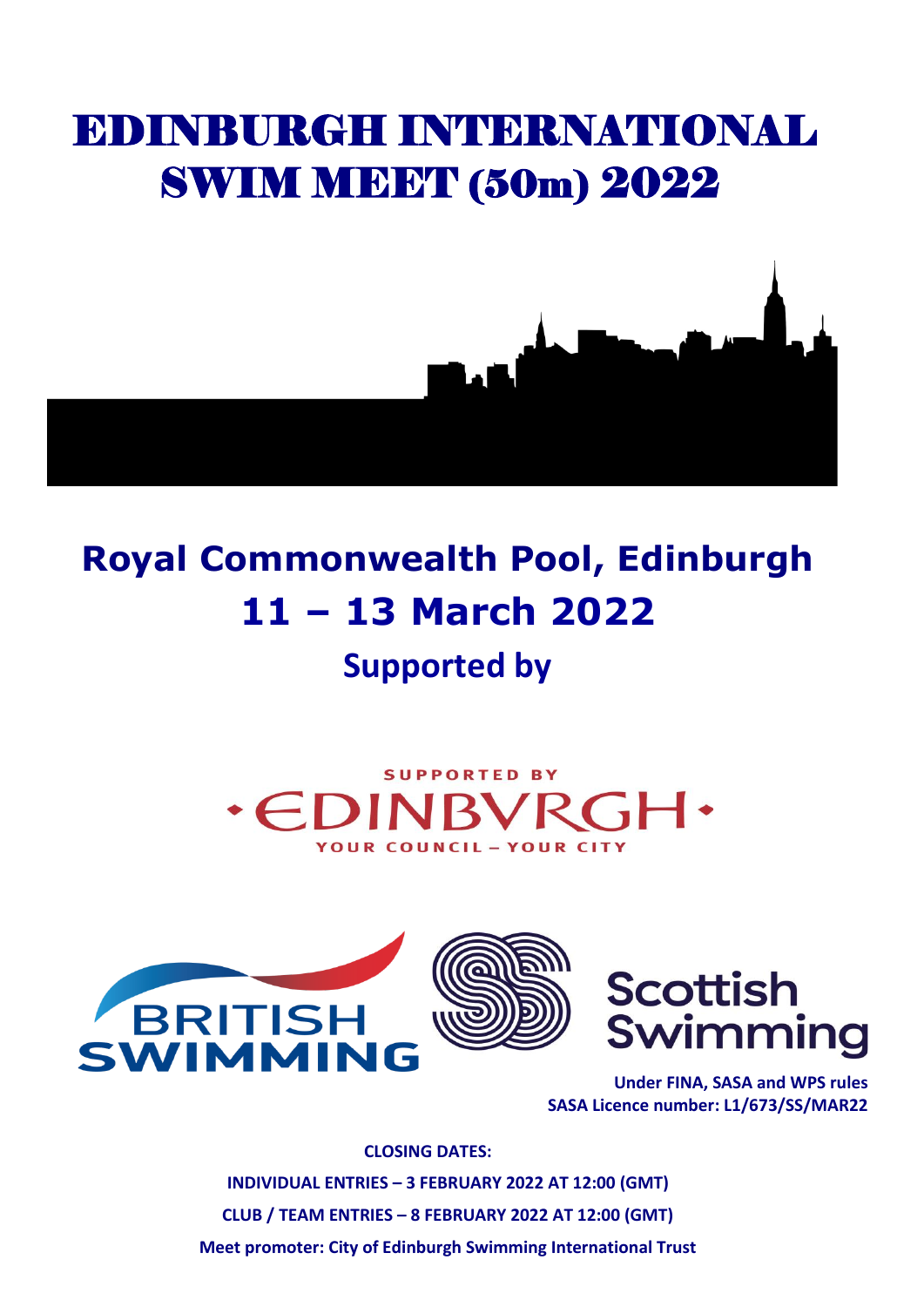**The Edinburgh International Swim Meet will take place at the Royal Commonwealth Pool, Edinburgh, EH16 5BB from 11-13 March 2022. The annual event attracts a top-class field including British Swimming's elite athletes and leading athletes from Europe.**

**Times achieved in EISM 2022 can be used for qualification to the FINA World and LEN European Championships.**

**The meet is also licensed with World Para Swimming; times achieved can be used to claim European and World records, for qualification to the WPS World Championships and to achieve consideration times for the Commonwealth Games.**

# **CONTENTS**

- **Page 3 Meet sponsors Venue Swimming groups Events Multi-classification events COVID-19**
- **Page 4 Qualification and consideration times Training and session times Entries and timelines**
- **Page 5 Entry fees and payment Withdrawals, reserves and reporting times Coaches & team leaders' information and packs Team accommodation and travel**
- **Page 6 Technical officials Photography Results / live streaming Parking Meet conditions/rules**
- **Page 7 Summary form**

# **Appendices**

- **1 - Event Programme**
- **2 – Qualification and Consideration times**
- **3 – Qualification and Consideration times: MC events**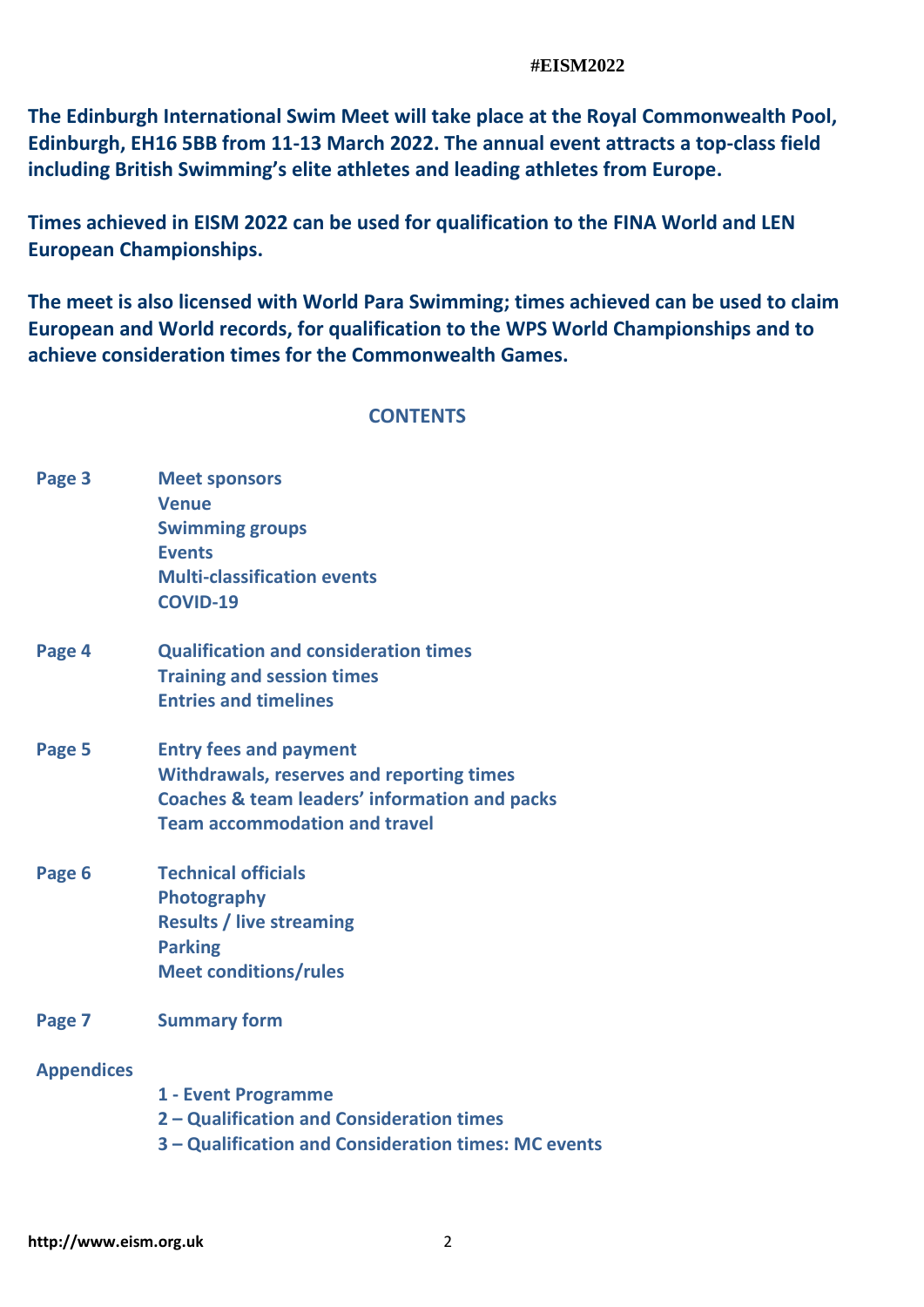#### **MEET SPONSORS**

The Edinburgh International Swim Meet is supported by the City of Edinburgh Council, British Swimming and Scottish Swimming.

#### **VENUE**

Royal Commonwealth Pool, 21 Dalkeith Road, Edinburgh, EH16 5BB. 8 lane 50 metre pool with full electronic timing. 6 lane 25m warm up and swim-down pool available throughout the day*.*  <http://www.edinburghleisure.co.uk/venues/royal-commonwealth-pool/facilities>

#### **SWIMMING GROUPS**

- Women
	- o Open
		- $\circ$  Junior born in 2005, 2006, 2007 and 2008
- Men
	- o Open
	- o Junior born in 2004, 2005, 2006 and 2007
- Age as at  $31<sup>st</sup>$  December 2022

#### **EVENTS – SEE APPENDIX 1**

- 50m events in all strokes with an open and junior final and skins for the open finalists. The first round of the skins will constitute an open final with 8 swimmers, reducing to 6, 4, 3, 2 and a winner. Men's and women's skins events will be run alternately during the finals sessions. Rules for the skins events are detailed on the event website.
- 100m and 200m events for all strokes and 200 IM, with Open, B and Junior finals.
- 400m Freestyle and IM with Open, B and Junior finals.
- 800m and 1500m Freestyle swum as Heat Declared Winner, with the fastest heat being swum in the finals session.

#### **MULTI CLASSIFICATION EVENTS**

We will accept entries for certain events (see Appendices 1 and 3) from swimmers with a recognised classification (WPS, BS, BBS, UKSA, or INAS-FID) which must be held on the Scottish Swimming, British Swimming or WPS Database / Masterlist at time of entry.

The MC events will be integrated into the morning heats, seeded by absolute time. There will be no separate MC finals, but MC athletes can qualify for finals based on time achieved.

#### **COVID-19**

The safety of athletes, coaches, officials, organising, and pool staff is our priority. The event will be operated in line with the Scottish Government, Public Health Scotland, and Scottish Swimming guidance, current at the time of the competition taking place. Accordingly, we have developed protocols which athletes and others will be required to comply with. These protocols, which are subject to change, will be circulated to all participating clubs in advance of the meet. Failure to comply may result in exclusion from the Meet, with no refund

Athletes travelling from outside the United Kingdom must comply with any Scottish Government requirements on entering the country.

A decision as to whether spectators will be able to attend will be made closer to the event and will be based on Scottish Government, Scottish Swimming and venue rules and guidance in place at the time.

#### **[http://www.eism.org.uk](http://www.eism.org.uk/)** 3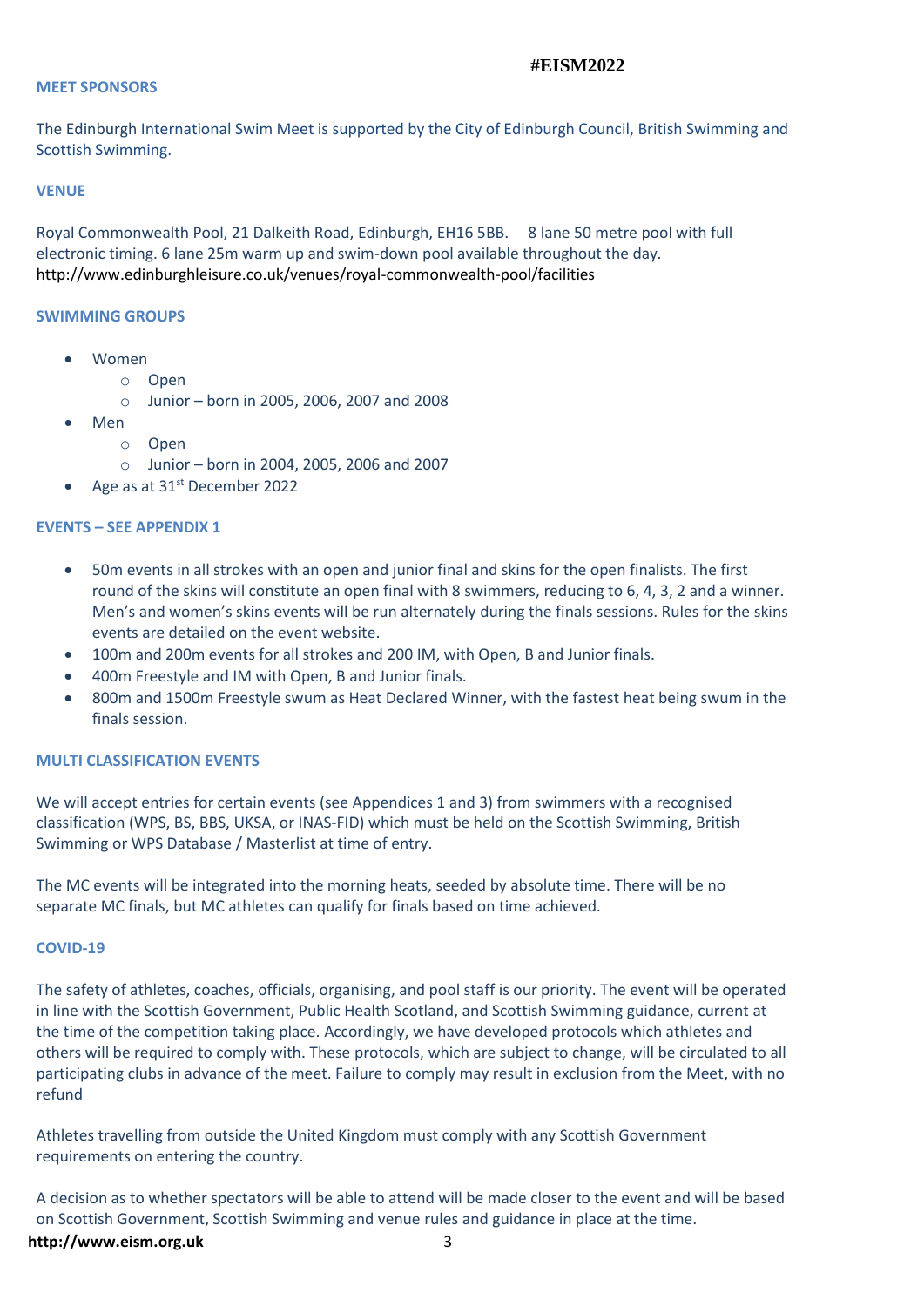#### **QUALIFICATION AND CONSIDERATION TIMES – SEE APPENDICES 2 & 3**

Qualification and consideration times are detailed in Appendices 2 and 3. Please do not submit times that are slower than the consideration times as detailed. We will not offer refunds for any submitted entries that are slower than the consideration times.

The organisers reserve the right to make cuts to ensure a balanced programme and the smooth running of the meet. Swimmers with a qualifying time will not be cut and swimmers with faster consideration times will take priority.

#### **TRAINING AND SESSION TIMES**

The pool will be available on 10 March 2022 for training. Details will be posted on *[http://www.eism.org.uk](http://www.eism.org.uk/)*

Indicative session times (TBC when the final programme is ready) are as follows:

**Heats** 

- Warm up  $07:30 8:20$  in 50m pool. 7:30 onwards in 25m pool
- Session start faster heats 08:30
- Session start slower heats 11:15

#### **Finals**

- Warm up  $16:30 17:20$  (Sunday  $16:00 16:50$ )
- Session start 17:30 (Sunday 17:00)

Swimmers with qualifying times (Open and Junior) will swim in the faster heats. Swimmers with consideration times will swim in the slower heats.

#### **ENTRIES AND TIMELINES**

All entry times must have been set at an accredited competition since 1<sup>st</sup> January 2021. These should be from meets recorded in the British Swimming, FINA or WPS rankings, or from a meet sanctioned by a National Governing Body. An exception exists for the Women's 1500m Freestyle, where entries (with submitted times within the consideration time) will be accepted from swimmers without an accredited time but who meet the consideration time for the 800m Freestyle.

Entries must be submitted as long course times. Conversions from short course, split times and lead off relay times are permitted. A proof of times report must be submitted

Entries from individuals ONLY can be submitted on the individual entry form available from our website**. This is provided for clubs or teams that are sending only one swimmer to the event.** Reflecting the additional time needed to process individual entries**, the closing date for individual entries is a few days earlier, by 12:00 GMT on 3 February 2022.**

Clubscan get instructions on completing entry files from [Edininternationalentries@gmail.com](mailto:Edininternationalentries@gmail.com).

No refunds will be given after acceptances are published or for entries submitted outside the consideration times. Fees for rejected entries will be returned to clubs during the event or shortly afterwards.

**Closing date for individual entries 12.00 (GMT) Wednesday, 3 February 2022. Closing date for club/team entries 12.00 (GMT) Monday, 8 February 2022. Draft programme issued on Monday, 15 February 2022. Final programme & other information to clubs by 20 February 2022.**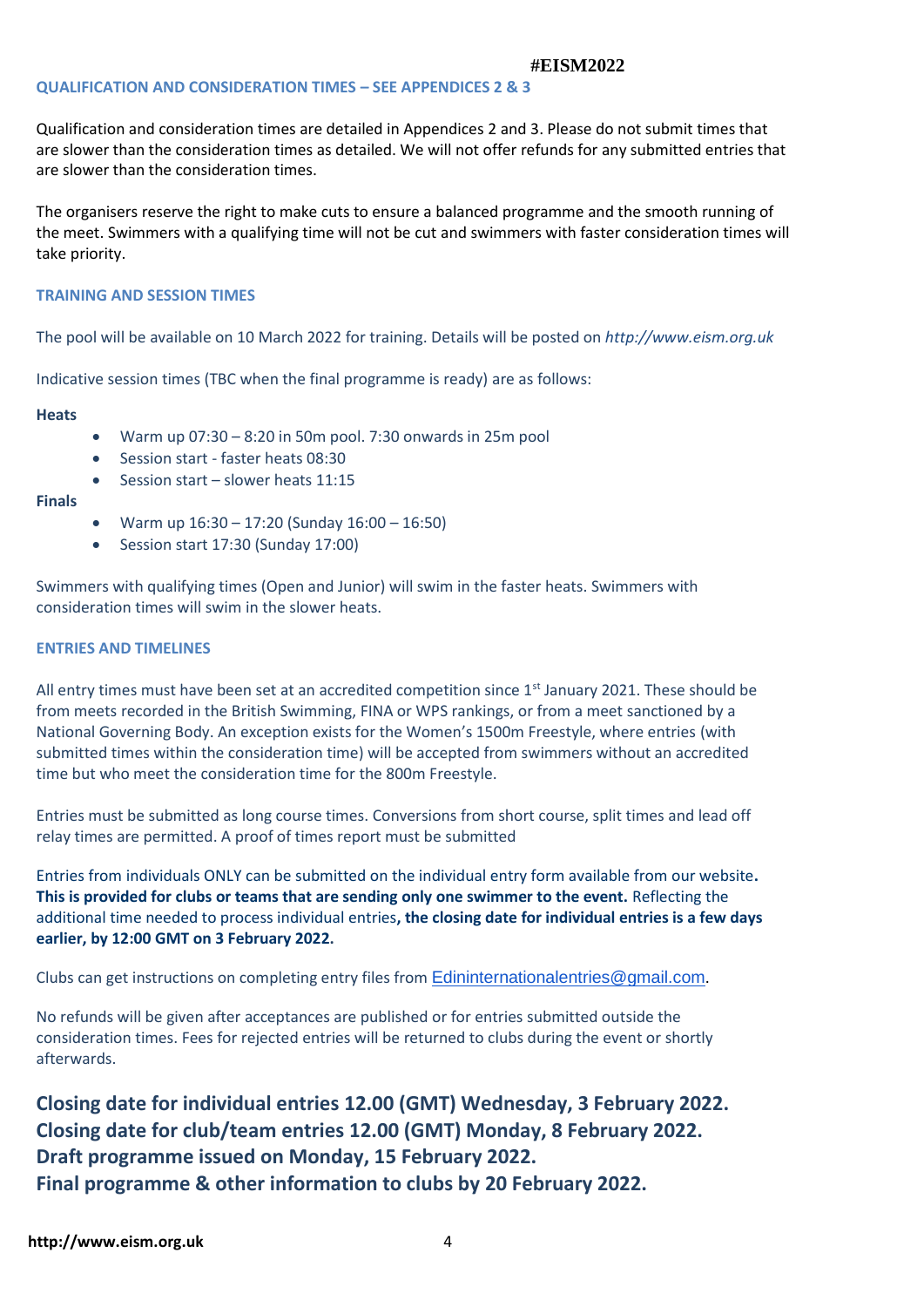#### **ENTRY FEES AND PAYMENT:**

£11.00 per event. To pay by bank transfer, make payment as follows:

| Account name                  | <b>SASA East District</b>               |
|-------------------------------|-----------------------------------------|
| <b>Bank</b>                   | <b>Bank of Scotland</b>                 |
| <b>Branch</b>                 | <b>Musselburgh</b>                      |
| <b>Account No</b>             | 06001834                                |
| Sort Code                     | 80-17-68                                |
| <b>IBAN</b>                   | GB 16 BOFS 80176806001834.              |
| Your reference - please quote | e22/ent/then add club code or team name |

A completed copy of the summary form must be sent to [Edininternationalentries@gmail.com](mailto:Edininternationalentries@gmail.com) when entries are submitted. A copy of this form should be emailed to [sasaeastdistricttreasurer@eism.org.uk](mailto:sasaeastdistricttreasurer@eism.org.uk) when electronic bank payments are made.

#### **WITHDRAWALS, RESERVES AND REPORTING TIMES**

Details on the withdrawal process for heats and finals are available at *[http://www.eism.org.uk](http://www.eism.org.uk/)*

A maximum of four reserves will be selected for the heats of each event. Four reserves will be named for finals in the 100m and 200m events. There will be two reserves for 400m and Junior finals. Where a reserve is brought in at short notice, they will occupy a vacant lane. There will be no reseeding.

Coaches, team leaders and support staff will be provided with a timeline for each session. Swimmers must report to the call room/marshalling area in line with this timeline or any subsequent amendment issued.

#### **COACHES' AND TEAM LEADERS' INFORMATION AND PACKS**

Athletes, coaches, and support staff will only be permitted poolside if they can show official accreditation. Swimmers should only enter the building for a session when they are swimming or are a reserve. Coaches with Scottish Swimming passes issued in 2021 may use these for the EISM. Coaches and team leaders requiring an event pass should follow the process outlined on the EISM website at *http://www.eism.org.uk*. There is no charge for accreditation passes. Accreditation passes will be available for all athletes participating at the Meet and can be collected from the venue from 2pm on Thursday 10<sup>th</sup> March 2022.

Note that clubs may be required to restrict the number of coaches present to minimise numbers on poolside.

A coaches and team leaders meeting will take place on Thursday 10 March – details will be circulated nearer to the event

#### **TEAM ACCOMMODATION AND TRAVEL**

Teams will be responsible for arranging their own travel, accommodation, and catering. The following websites may assist teams: <https://www.visitscotland.com/destinations-maps/edinburgh/accommodation/> <https://edinburgh.org/hotels/>

There are regular trams and buses from the airport to the city centre. Uber and taxi services are also widely available. More details will be provided on *[http://www.eism.org.uk](http://www.eism.org.uk/)*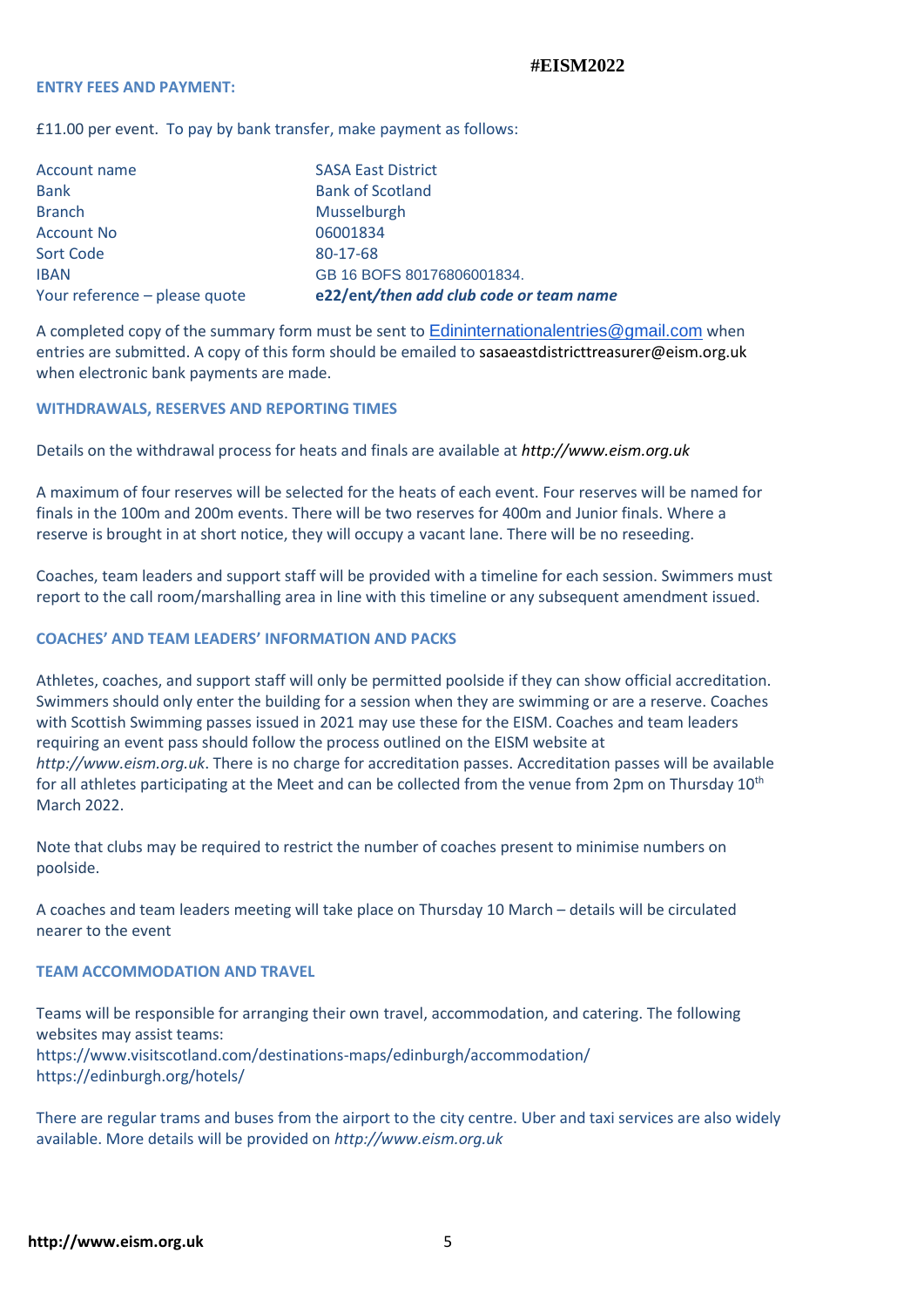#### **TECHNICAL OFFICIALS**

Offers of help from officials from outside the district are welcome. Details will be provided on the website *[http://www.eism.org.uk](http://www.eism.org.uk/)*

#### **PHOTOGRAPHY**

Any person wishing to use video/other photography must register their device at the coaches' desk in the foyer area of the pool. Throughout this event there will be authorised personnel taking static photographs and video footage. These images are intended solely for the purpose of future promotion of the event and will include live streaming on the internet. Images may be made available to our media partners and uploaded to our website and our social network sites. Should any competitor wish not to be photographed please complete a form, available from the meet organiser. If at any time a competitor wishes an image to be removed from our website, 7 days' notice must be given to [info@eism.org.uk](mailto:info@eism.org.uk) after which the data will be removed.

#### **RESULTS / LIVE STREAMING**

Live results will be available on meet mobile and will be posted on the EISM website [http://www.eism.org.uk](http://www.eism.org.uk/)The event will be live streamed.

#### **PARKING**

A limited number of parking spaces will be reserved in the pool car parks for team minibuses. Please apply for a pass by 8 February 2022. Blue badge holders will also be able to access a parking space at the RCP. Other car parking information is posted on our website. This provides information on other local parking options and use of park and ride facilities.

#### **MEET CONDITIONS/RULES**

While every reasonable effort will be made for the competition to happen, the regular changes in COVID restrictions continues to provide some unpredictability when planning competitions. No guarantee can be given that the event will take place. The City of Edinburgh Swimming International Trust reserves the right to cancel the meet without notice and without liability for doing so if required. The competition will not be rescheduled if it is unable to take place on the scheduled date. In the event of cancellation or abandonment of the event, refunds if any, will be made at the absolute discretion of The City of Edinburgh Swimming International Trust. The City of Edinburgh Swimming International Trust will have no legal liability to make a refund or to pay any form of consequential or indirect damage such as loss of enjoyment, travel, catering, and accommodation.

A full list of meet conditions is available on our website and will be published in the programme. Please note:

- The meet organisers reserve full powers over the Edinburgh International Swim Meet.
- The competition will be held under FINA and WPS Rules, and the conditions printed in the meet information and on the EISM website. For areas not covered by FINA and WPS Rules, SASA regulations as set by Scottish Swimming, and Edinburgh Leisure facility guidelines, will apply.
- The meet is licensed by Scottish Swimming and World Para Swimming.
- Entries will only be accepted from competitors registered as members of countries affiliated to FINA and whose swimmers have the permission of the relevant Governing Body to attend.
- A competitor must be a registered member, or equivalent, of the club in whose name they are entered, at the date of entry.
- COVID19 protocols, as issued to teams, must be complied with at all times.
- Drug testing facilities may be available on site. Random drug tests may also be made, in line with British and Scottish Swimming standard procedure.
- Mobile phones / other photography devices must not be used in the changing rooms, showers, and toilet areas. Those found using mobile phones, breaching this rule, may be excluded from the meet.
- Swimmers should use the facilities provided in the changing village. They should not change in the seating area or toilets.
- Anything not covered above or included in ancillary information will be at the promoters' discretion.

#### **[http://www.eism.org.uk](http://www.eism.org.uk/)** 6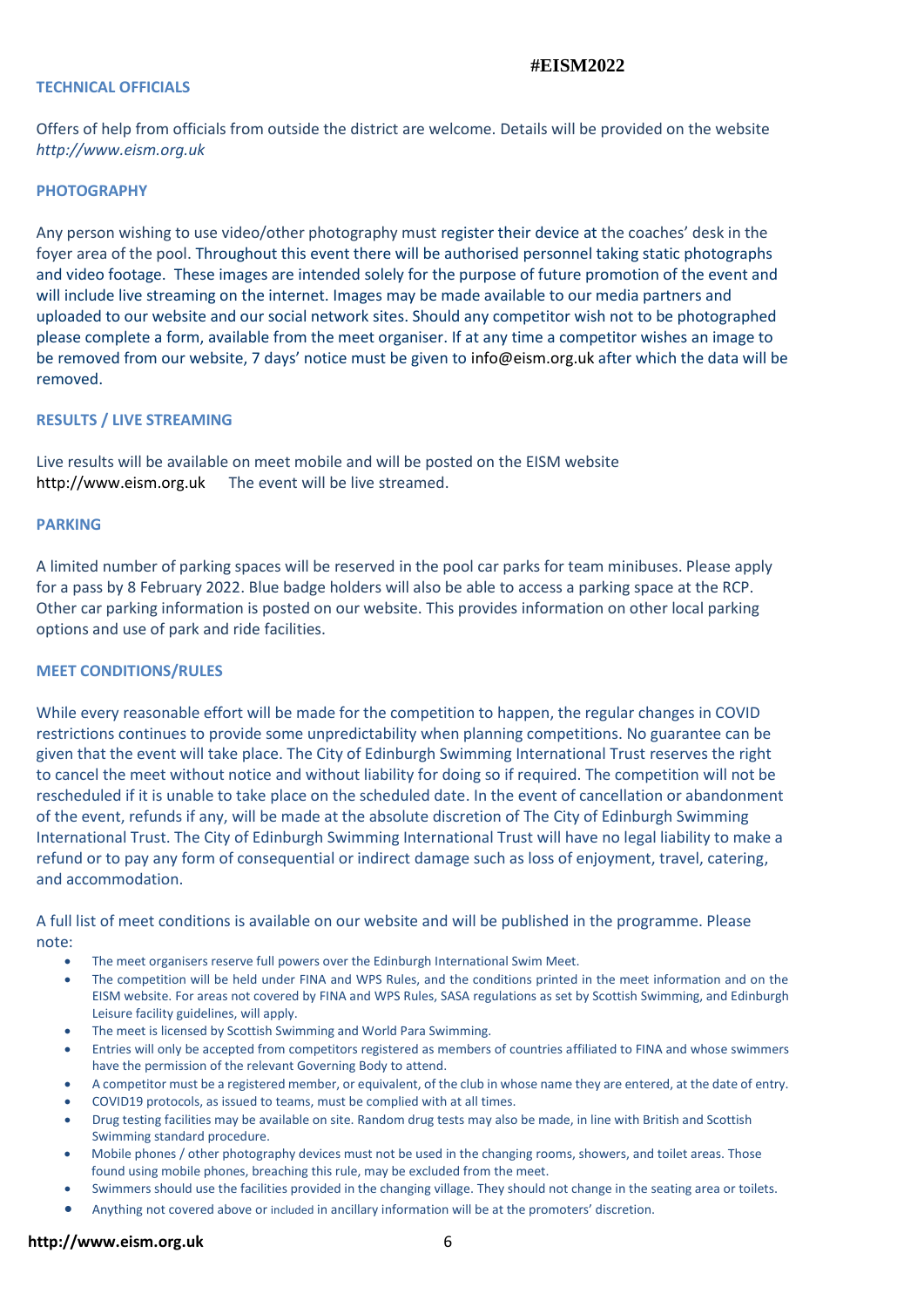# **EDINBURGH INTERNATIONAL SWIM MEET 11-13 March 2022**

SUMMARY SHEET

| <b>Club</b>           |                         |
|-----------------------|-------------------------|
| <b>Contact</b>        |                         |
| <b>Address</b>        |                         |
|                       |                         |
| <b>Post code</b>      | <b>Telephone number</b> |
| <b>Email address:</b> |                         |

**Double click anywhere in grid below then add the number of entries, etc. in second column. Click anywhere outside the grid to return to normal mode.**

| <b>No. of Female Entries</b> | @ £11.00 each | $\overline{\phantom{0}}$ |  |
|------------------------------|---------------|--------------------------|--|
|                              |               |                          |  |
| <b>No. of Male Entries</b>   | @ £11.00 each | $\overline{\phantom{0}}$ |  |
|                              |               |                          |  |
|                              |               |                          |  |
| <b>Total Remittance</b>      |               |                          |  |

Emaila copy of this form with your entries to **[Edininternationalentries@gmail.com](mailto:Edininternationalentries@gmail.com)** by 8 February 2022.

AND **email a copy of this form when electronic payment is made to sasaeastdistricttreasurer@gmail.com**

**All payments to be received by 15 February 2022.**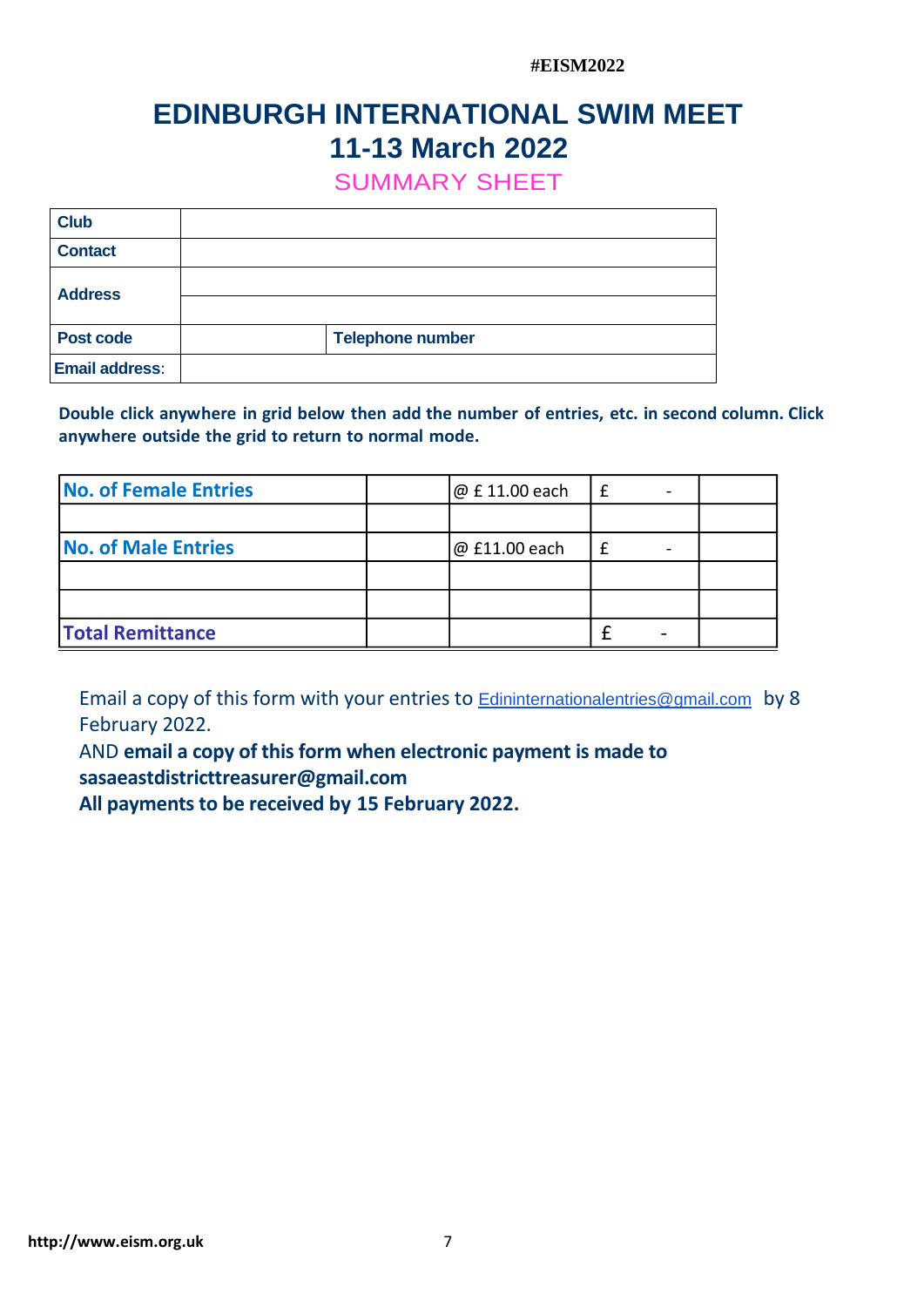# **APPENDIX 1 - EVENT PROGRAMME**

| Friday 11 <sup>th</sup> March                                                                                                                                                                                                                                                                                                                                                                                                                                                                                                                                                        | Saturday 12th March                                                                                                                                                                                                                                                                                                                                                                                                                                                                                                                                                                                                                                   | Sunday 13th March                                                                                                                                                                                                                                                                                                                                                                                                                                                                                                                                                                   |
|--------------------------------------------------------------------------------------------------------------------------------------------------------------------------------------------------------------------------------------------------------------------------------------------------------------------------------------------------------------------------------------------------------------------------------------------------------------------------------------------------------------------------------------------------------------------------------------|-------------------------------------------------------------------------------------------------------------------------------------------------------------------------------------------------------------------------------------------------------------------------------------------------------------------------------------------------------------------------------------------------------------------------------------------------------------------------------------------------------------------------------------------------------------------------------------------------------------------------------------------------------|-------------------------------------------------------------------------------------------------------------------------------------------------------------------------------------------------------------------------------------------------------------------------------------------------------------------------------------------------------------------------------------------------------------------------------------------------------------------------------------------------------------------------------------------------------------------------------------|
| Session 1: Morning - Heats                                                                                                                                                                                                                                                                                                                                                                                                                                                                                                                                                           | Session 3: Morning - Heats                                                                                                                                                                                                                                                                                                                                                                                                                                                                                                                                                                                                                            | Session 5: Morning - Heats                                                                                                                                                                                                                                                                                                                                                                                                                                                                                                                                                          |
| Men's 1500m Freestyle (HDW)<br>Women's 100m Backstroke<br>Men's 100m Backstroke<br>Women's 200m Butterfly<br>Men's 200m Freestyle<br><b>Women's 50m Freestyle</b><br>Men's 50m Butterfly<br>Women's 400m Freestyle<br>Men's 200m Breaststroke<br>Women's 100m Breaststroke<br>Men's 150m IM<br>Men's 200m IM                                                                                                                                                                                                                                                                         | Men's 400m IM<br>Women's 800m Freestyle (HDW)<br><b>Men's 50m Backstroke</b><br><b>Women's 50m Backstroke</b><br>Men's 100m Breaststroke<br><b>Women's 100m Butterfly</b><br>Men's 200m Butterfly<br>Women's 400m IM<br>Men's 50m Freestyle<br><b>Women's 50m Breaststroke</b><br>Men's 800m Freestyle (HDW)<br>Women's 200m Freestyle                                                                                                                                                                                                                                                                                                                | Women's 1500m Freestyle<br><b>Men's 50m Breaststroke</b><br><b>Women's 50m Butterfly</b><br>Men's 200m Backstroke<br>Women's 200m Backstroke<br>Men's 100m Freestyle<br>Women's 200m Breaststroke<br>Men's 400m Freestyle<br>Women's 100m Freestyle<br>Men's 100m Butterfly<br>Women's 150m IM<br>Women's 200m IM                                                                                                                                                                                                                                                                   |
|                                                                                                                                                                                                                                                                                                                                                                                                                                                                                                                                                                                      |                                                                                                                                                                                                                                                                                                                                                                                                                                                                                                                                                                                                                                                       |                                                                                                                                                                                                                                                                                                                                                                                                                                                                                                                                                                                     |
| Session 2: Evening - Finals                                                                                                                                                                                                                                                                                                                                                                                                                                                                                                                                                          | Session 4: Evening - Finals                                                                                                                                                                                                                                                                                                                                                                                                                                                                                                                                                                                                                           | Session 6: Evening - Finals                                                                                                                                                                                                                                                                                                                                                                                                                                                                                                                                                         |
| Men's 1500m Freestyle (fastest heat)<br>Women's 100m Backstroke Junior, B and Open final<br>Men's 100m Backstroke Junior, B and Open final<br>Women's 200m Butterfly Junior, B and Open Final<br>Men's 200m Freestyle Junior, B and Open final<br>Women's 50m Freestyle Junior Final<br>Men's 50m Butterfly Junior Final<br>Women's 50m Freestyle / Men's 50m Butterfly Skins<br>Women's 400m Freestyle Junior, B and Open final<br>Men's 200m Breaststroke Junior, B and Open final<br>Women's 100m Breaststroke Junior, B and Open final<br>Men's 200m IM Junior, B and Open final | Men's 400m IM Junior, B and Open final<br>Women's 800m Freestyle (fastest heat)<br>Men's 50m Backstroke Junior Final<br>Women's 50m Backstroke Junior final<br>Men's 50m Backstroke / Women's 50m Backstroke Skins<br>Men's 100m Breaststroke Junior, B and Open final<br>Women's 100m Butterfly Junior, B and Open final<br>Men's 200m Butterfly Junior, B and Open Final<br>Women's 400m IM Junior, B and Open final<br>Men's 50m Freestyle Junior Final<br>Women's 50m Breaststroke Junior final<br>Men's 50m Freestyle / Women's 50m Breaststroke Skins<br>Men's 800m Freestyle (fastest heat)<br>Women's 200m Freestyle Junior, B and Open final | Women's 1500m Freestyle (fastest heat)<br>Men's 50m Breaststroke Junior Final<br>Women's 50m Butterfly Junior final<br>Men's 50m Breaststroke / Women's 50m Butterfly Skins<br>Men's 200m Backstroke Junior, B and Open final<br>Women's 200m Backstroke Junior, B and Open final<br>Men's 100m Freestyle Junior, B and Open final<br>Women's 200m Breaststroke Junior, B and Open final<br>Men's 400m Freestyle Junior, Bpen final<br>Women's 100m Freestyle Junior, B and Open final<br>Men's 100m Butterfly Junior, B and Open final<br>Women's 200m IM Junior, B and Open final |

**Events in bold include MC athletes**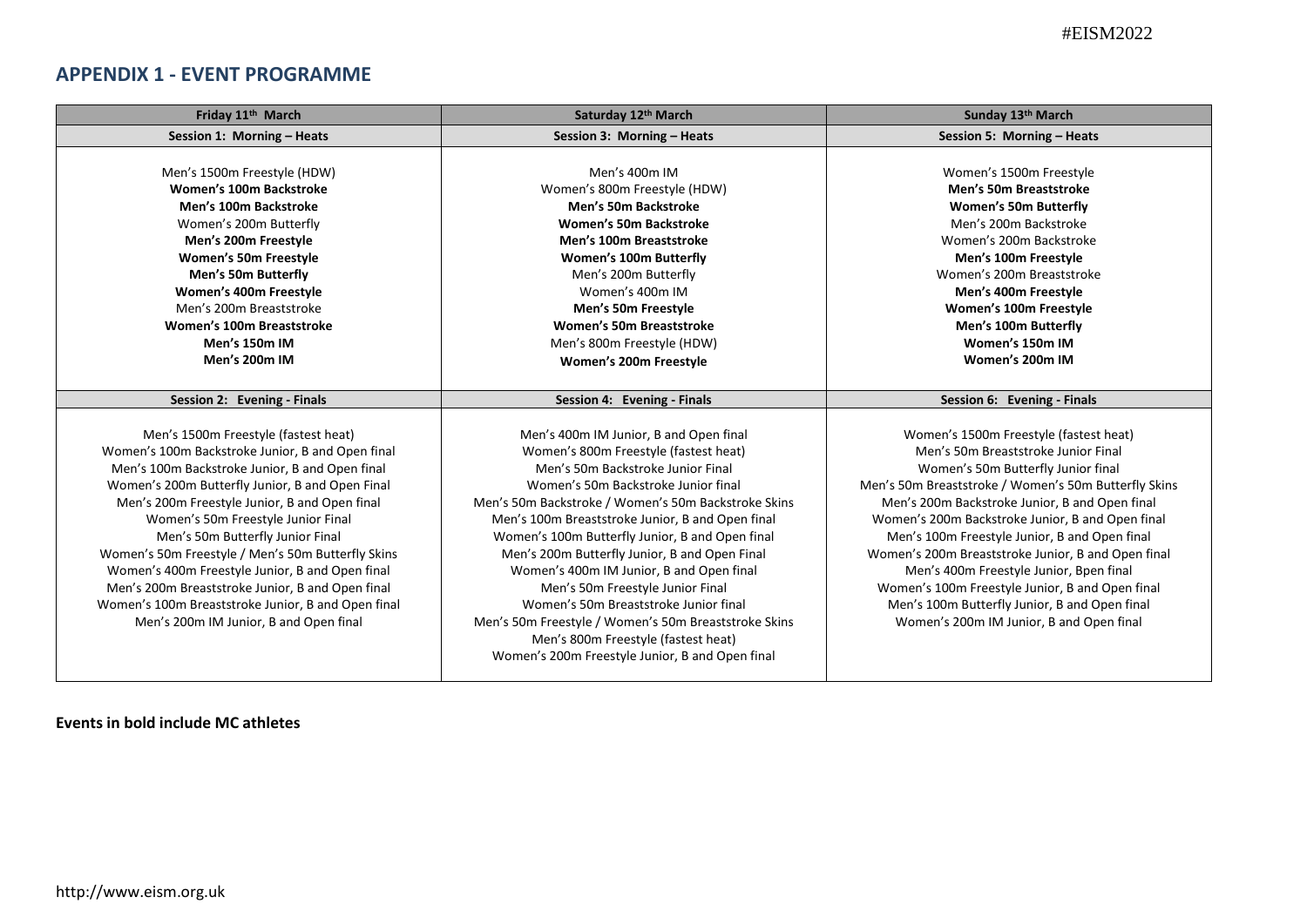# **APPENDIX 2 - QUALIFICATION AND CONSIDERATION TIMES**

| <b>OPEN</b> |          |           |                        |          | <b>JUNIOR</b> |                                                    |           |                         |          |           |
|-------------|----------|-----------|------------------------|----------|---------------|----------------------------------------------------|-----------|-------------------------|----------|-----------|
|             |          |           |                        |          |               | Men born in 2004 - 2007; Women born in 2005 - 2008 |           |                         |          |           |
|             |          | Men       |                        |          | Women         | Men                                                |           |                         | Women    |           |
|             | QT       | <b>CT</b> |                        | QT       | <b>CT</b>     | QT                                                 | <b>CT</b> |                         | QT       | <b>CT</b> |
|             | 0:24.05  | 0:26.01   | 50 Freestyle           | 0:26.95  | 0:29.15       | 0:24.95                                            | 0:26.99   | 50 Freestyle            | 0:27.60  | 0:29.85   |
|             | 0:52.05  | 0:56.30   | 100 Freestyle          | 0:58.10  | 1:02.84       | 0:54.25                                            | 0:58.68   | 100 Freestyle           | 0:59.70  | 1:04.57   |
|             | 1:54.85  | 2:04.22   | 200 Freestyle          | 2:05.90  | 2:16.17       | 1:58.50                                            | 2:08.17   | 200 Freestyle           | 2:09.30  | 2:19.85   |
|             | 4:06.00  | 4:26.07   | 400 Freestyle          | 4:25.25  | 4:46.89       | 4:12.00                                            | 4:32.56   | 400 Freestyle           | 4:32.50  | 4:54.74   |
|             | 8:30.60  | 9:12.26   | 800 Freestyle          | 9:03.00  | 9:47.31       | 8:36.00                                            | 9:18.11   | 800 Freestyle           | 9:16.00  | 10:01.37  |
|             | 16:17.00 | 17:36.72  | 1500 Freestyle         | 17:28.00 | 18:53.52      | 16:41.00                                           | 18:02.68  | 1500 Freestyle          | 17:50.00 | 19:17.31  |
|             |          |           |                        |          |               |                                                    |           |                         |          |           |
|             | 0:30.00  | 0:32.45   | <b>50 Breaststroke</b> | 0:33.75  | 0:36.50       | 0:31.30                                            | 0:33.85   | <b>50 Breaststroke</b>  | 0:34.80  | 0:37.64   |
|             | 1:06.00  | 1:11.39   | 100 Breaststroke       | 1:14.00  | 1:20.04       | 1:09.10                                            | 1:14.74   | <b>100 Breaststroke</b> | 1:15.60  | 1:21.77   |
|             | 2:25.25  | 2:37.10   | 200 Breaststroke       | 2:40.00  | 2:53.06       | 2:31.00                                            | 2:43.32   | 200 Breaststroke        | 2:43.20  | 2:56.52   |
|             |          |           |                        |          |               |                                                    |           |                         |          |           |
|             |          |           |                        |          |               |                                                    |           |                         |          |           |
|             | 0:25.65  | 0:27.74   | <b>50 Butterfly</b>    | 0:28.40  | 0:30.72       | 0:26.80                                            | 0:28.99   | 50 Butterfly            | 0:29.30  | 0:31.69   |
|             | 0:56.80  | 1:01.43   | 100 Butterfly          | 1:03.25  | 1:08.41       | 0:59.00                                            | 1:03.81   | 100 Butterfly           | 1:05.10  | 1:10.41   |
|             | 2:08.30  | 2:18.77   | 200 Butterfly          | 2:20.70  | 2:32.18       | 2:12.50                                            | 2:23.31   | 200 Butterfly           | 2:25.50  | 2:37.37   |
|             |          |           |                        |          |               |                                                    |           |                         |          |           |
|             | 0:27.50  | 0:29.74   | <b>50 Backstroke</b>   | 0:30.50  | 0:32.99       | 0:28.40                                            | 0:30.72   | <b>50 Backstroke</b>    | 0:31.10  | 0:33.64   |
|             | 0:59.00  | 1:03.81   | 100 Backstroke         | 1:04.90  | 1:10.20       | 1:00.70                                            | 1:05.65   | 100 Backstroke          | 1:06.80  | 1:12.25   |
|             | 2:09.10  | 2:19.63   | 200 Backstroke         | 2:20.00  | 2:31.42       | 2:12.60                                            | 2:23.42   | 200 Backstroke          | 2:24.20  | 2:35.97   |
|             |          |           |                        |          |               |                                                    |           |                         |          |           |
|             | 2:10.50  | 2:21.15   | 200 IM                 | 2:23.15  | 2:34.83       | 2:14.50                                            | 2:25.48   | 200 IM                  | 2:25.70  | 2:37.59   |
|             | 4:38.00  | 5:00.68   | 400 IM                 | 5:02.45  | 5:27.13       | 4:46.00                                            | 5:09.34   | 400 IM                  | 5:09.00  | 5:34.21   |
|             |          |           |                        |          |               |                                                    |           |                         |          |           |

| JUNIUI\                                            |           |                         |          |           |  |  |  |  |
|----------------------------------------------------|-----------|-------------------------|----------|-----------|--|--|--|--|
| Men born in 2004 - 2007; Women born in 2005 - 2008 |           |                         |          |           |  |  |  |  |
| Men                                                |           |                         | Women    |           |  |  |  |  |
| QT                                                 | <b>CT</b> |                         | QT       | <b>CT</b> |  |  |  |  |
| 0:24.95                                            | 0:26.99   | 50 Freestyle            | 0:27.60  | 0:29.85   |  |  |  |  |
| 0:54.25                                            | 0:58.68   | 100 Freestyle           | 0:59.70  | 1:04.57   |  |  |  |  |
| 1:58.50                                            | 2:08.17   | 200 Freestyle           | 2:09.30  | 2:19.85   |  |  |  |  |
| 4:12.00                                            | 4:32.56   | 400 Freestyle           | 4:32.50  | 4:54.74   |  |  |  |  |
| 8:36.00                                            | 9:18.11   | 800 Freestyle           | 9:16.00  | 10:01.37  |  |  |  |  |
| 16:41.00                                           | 18:02.68  | 1500 Freestyle          | 17:50.00 | 19:17.31  |  |  |  |  |
|                                                    |           |                         |          |           |  |  |  |  |
| 0:31.30                                            | 0:33.85   | <b>50 Breaststroke</b>  | 0:34.80  | 0:37.64   |  |  |  |  |
| 1:09.10                                            | 1:14.74   | <b>100 Breaststroke</b> | 1:15.60  | 1:21.77   |  |  |  |  |
| 2:31.00                                            | 2:43.32   | 200 Breaststroke        | 2:43.20  | 2:56.52   |  |  |  |  |
|                                                    |           |                         |          |           |  |  |  |  |
| 0:26.80                                            | 0:28.99   | <b>50 Butterfly</b>     | 0:29.30  | 0:31.69   |  |  |  |  |
| 0:59.00                                            | 1:03.81   | 100 Butterfly           | 1:05.10  | 1:10.41   |  |  |  |  |
| 2:12.50                                            | 2:23.31   | 200 Butterfly           | 2:25.50  | 2:37.37   |  |  |  |  |
|                                                    |           |                         |          |           |  |  |  |  |
| 0:28.40                                            | 0:30.72   | <b>50 Backstroke</b>    | 0:31.10  | 0:33.64   |  |  |  |  |
| 1:00.70                                            | 1:05.65   | 100 Backstroke          | 1:06.80  | 1:12.25   |  |  |  |  |
| 2:12.60                                            | 2:23.42   | 200 Backstroke          | 2:24.20  | 2:35.97   |  |  |  |  |
|                                                    |           |                         |          |           |  |  |  |  |
| 2:14.50                                            | 2:25.48   | 200 IM                  | 2:25.70  | 2:37.59   |  |  |  |  |
| 4:46.00                                            | 5:09.34   | 400 IM                  | 5:09.00  | 5:34.21   |  |  |  |  |

 $QT$  = Qualification Time. Any swimmer with a QT for a given stroke/event is **guaranteed** to swim in that event and for all distances up to 400m will swim in the morning session. *CT = Consideration Time. These allow swimmers to enter but do not guarantee a swim. If we cannot accommodate everyone within a reasonable session length, we will reject the slowest entries, based on time, across the different events that day. This will be done proportionately across events in the session in both the open and youth categories.* 

[http://www.eism.org.uk](http://www.eism.org.uk/)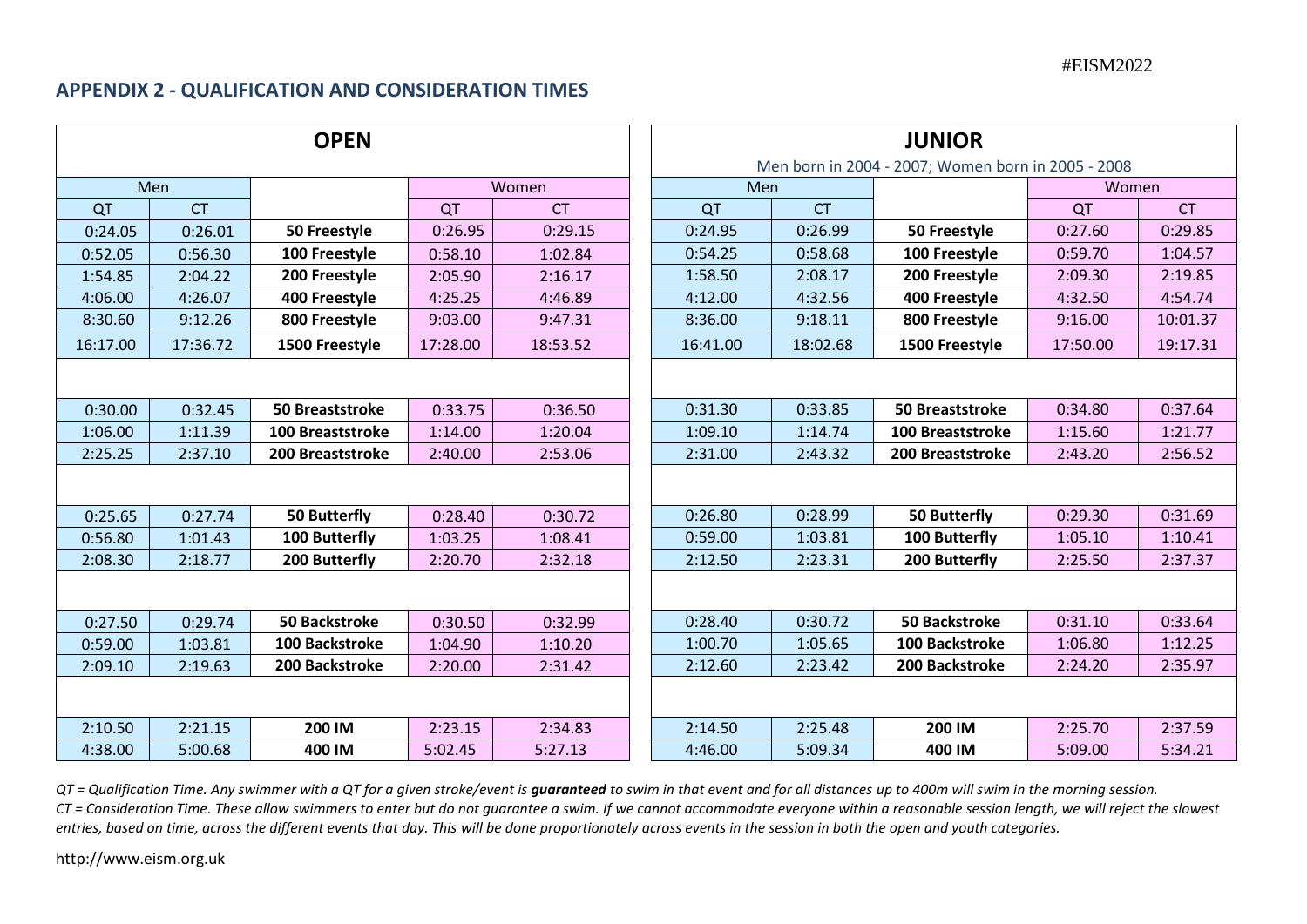# **APPENDIX 3 - QUALIFICATION AND CONSIDERATION TIMES: MC EVENTS**

|                |          | Men       |          | Women     |                  |           | Men       |                      | Women     |  |
|----------------|----------|-----------|----------|-----------|------------------|-----------|-----------|----------------------|-----------|--|
| 50m Freestyle  | QT       | <b>CT</b> | QT       | <b>CT</b> | 100m Freestyle   | QT        | <b>CT</b> | QT                   | <b>CT</b> |  |
| S <sub>1</sub> | 01:43.56 | 01:48.06  | 01:36.73 | 01:40.93  | S <sub>1</sub>   | 03:30.32  | 03:39.47  | 04:47.07             | 04:59.56  |  |
| S <sub>2</sub> | 01:14.46 | 01:17.70  | 01:24.74 | 01:28.43  | <b>S2</b>        | 02:32.29  | 02:38.92  | 03:13.15             | 03:21.55  |  |
| S <sub>3</sub> | 00:52.84 | 00:55.14  | 01:09.14 | 01:12.14  | S <sub>3</sub>   | 02:06.79  | 02:12.30  | 02:06.07             | 02:11.56  |  |
| S4             | 00:43.22 | 00:45.10  | 00:46.98 | 00:49.02  | <b>S4</b>        | 01:35.37  | 01:39.52  | 01:48.97             | 01:53.71  |  |
| S5             | 00:36.05 | 00:37.62  | 00:44.14 | 00:46.06  | S5               | 01:21.42  | 01:24.96  | 01:33.94             | 01:38.03  |  |
| S6             | 00:34.97 | 00:36.49  | 00:38.41 | 00:40.08  | S <sub>6</sub>   | 01:15.27  | 01:18.54  | 01:25.88             | 01:29.62  |  |
| <b>S7</b>      | 00:32.19 | 00:33.59  | 00:38.11 | 00:39.77  | <b>S7</b>        | 01:11.23  | 01:14.33  | 01:22.08             | 01:25.64  |  |
| S8             | 00:31.12 | 00:32.47  | 00:35.83 | 00:37.39  | <b>S8</b>        | 01:07.30  | 01:10.22  | 01:17.77             | 01:21.16  |  |
| <b>S9</b>      | 00:28.97 | 00:30.23  | 00:33.48 | 00:34.93  | S9               | 01:04.34  | 01:07.14  | 01:12.90             | 01:16.07  |  |
| <b>S10</b>     | 00:27.03 | 00:28.20  | 00:31.90 | 00:33.29  | <b>S10</b>       | 00:59.17  | 01:01.74  | 01:09.78             | 01:12.82  |  |
| <b>S11</b>     | 00:30.11 | 00:31.42  | 00:34.26 | 00:35.75  | <b>S11</b>       | 01:07.97  | 01:10.92  | 01:16.54             | 01:19.87  |  |
| <b>S12</b>     | 00:27.43 | 00:28.62  | 00:31.72 | 00:33.10  | <b>S12</b>       | 01:00.80  | 01:03.44  | 01:09.29             | 01:12.30  |  |
| <b>S13</b>     | 00:27.75 | 00:28.96  | 00:31.13 | 00:32.48  | <b>S13</b>       | 01:01.63  | 01:04.31  | 01:08.37             | 01:11.34  |  |
|                |          |           |          |           | C <sub>4</sub> A | 0.1.00.21 | 0.1.02.02 | $0.1.1025$ $0.1.122$ |           |  |

| 100m Free      |  |
|----------------|--|
| <b>S1</b>      |  |
| S2             |  |
| S3             |  |
| S4             |  |
| S5             |  |
| S <sub>6</sub> |  |
| S7             |  |
| S8             |  |
| S9             |  |
| <b>S10</b>     |  |
| <b>S11</b>     |  |
| <b>S12</b>     |  |
| <b>S13</b>     |  |
| S14            |  |
|                |  |

|                |          | Men       | Women    |           |  |
|----------------|----------|-----------|----------|-----------|--|
| 100m Freestyle | QT       | <b>CT</b> | QT       | <b>CT</b> |  |
| \$1            | 03:30.32 | 03:39.47  | 04:47.07 | 04:59.56  |  |
| S2             | 02:32.29 | 02:38.92  | 03:13.15 | 03:21.55  |  |
| S3             | 02:06.79 | 02:12.30  | 02:06.07 | 02:11.56  |  |
| S4             | 01:35.37 | 01:39.52  | 01:48.97 | 01:53.71  |  |
| S5             | 01:21.42 | 01:24.96  | 01:33.94 | 01:38.03  |  |
| S6             | 01:15.27 | 01:18.54  | 01:25.88 | 01:29.62  |  |
| 57             | 01:11.23 | 01:14.33  | 01:22.08 | 01:25.64  |  |
| S8             | 01:07.30 | 01:10.22  | 01:17.77 | 01:21.16  |  |
| S9             | 01:04.34 | 01:07.14  | 01:12.90 | 01:16.07  |  |
| <b>S10</b>     | 00:59.17 | 01:01.74  | 01:09.78 | 01:12.82  |  |
| <b>S11</b>     | 01:07.97 | 01:10.92  | 01:16.54 | 01:19.87  |  |
| S12            | 01:00.80 | 01:03.44  | 01:09.29 | 01:12.30  |  |
| S13            | 01:01.63 | 01:04.31  | 01:08.37 | 01:11.34  |  |
| S14            | 01:00.31 | 01:02.93  | 01:10.25 | 01:13.31  |  |

| 200m Freestyle | QT       | <b>CT</b> | QT       | CT       | 400m Freestyle | QT       | <b>CT</b> | QT       | <b>CT</b> |
|----------------|----------|-----------|----------|----------|----------------|----------|-----------|----------|-----------|
| <b>S1</b>      | 05:54.09 | 06:09.48  | 07:37.04 | 07:56.92 | S6             | 05:50.57 | 06:05.81  | 05:59.80 | 06:15.44  |
| S <sub>2</sub> | 04:52.30 | 05:05.00  | 07:59.94 | 08:20.81 | S7             | 05:20.79 | 05:34.74  | 05:58.67 | 06:14.27  |
| S <sub>3</sub> | 03:54.52 | 04:04.72  | 05:53.57 | 06:08.94 | S8             | 05:08.74 | 05:22.16  | 05:38.81 | 05:53.54  |
| S <sub>4</sub> | 03:20.95 | 03:29.69  | 04:14.58 | 04:25.64 | S9             | 04:51.57 | 05:04.25  | 05:21.22 | 05:35.18  |
| S <sub>5</sub> | 03:02.40 | 03:10.33  | 03:11.65 | 03:19.98 | <b>S10</b>     | 04:40.50 | 04:52.69  | 05:12.56 | 05:26.15  |
| <b>S14</b>     | 02:11.63 | 02:17.35  | 02:28.96 | 02:35.44 | <b>S11</b>     | 05:16.12 | 05:29.87  | 05:53.69 | 06:09.07  |
|                |          |           |          |          |                |          |           |          |           |

| 400m Freestyle |
|----------------|
|                |

| 5b.            | <u>U5:50.57</u> | <b>Ub:U5.81</b> | U5:59.80 | Ub:15.44 |
|----------------|-----------------|-----------------|----------|----------|
| S7             | 05:20.79        | 05:34.74        | 05:58.67 | 06:14.27 |
| S8             | 05:08.74        | 05:22.16        | 05:38.81 | 05:53.54 |
| S <sub>9</sub> | 04:51.57        | 05:04.25        | 05:21.22 | 05:35.18 |
| <b>S10</b>     | 04:40.50        | 04:52.69        | 05:12.56 | 05:26.15 |
| <b>S11</b>     | 05:16.12        | 05:29.87        | 05:53.69 | 06:09.07 |
| <b>S12</b>     | 05:18.38        | 05:32.22        | 05:38.18 | 05:52.88 |
| <b>S13</b>     | 04:38.62        | 04:50.74        | 05:17.25 | 05:31.04 |
| <b>S14</b>     | 04:57.83        | 05:10.78        | 05:49.17 | 06:04.36 |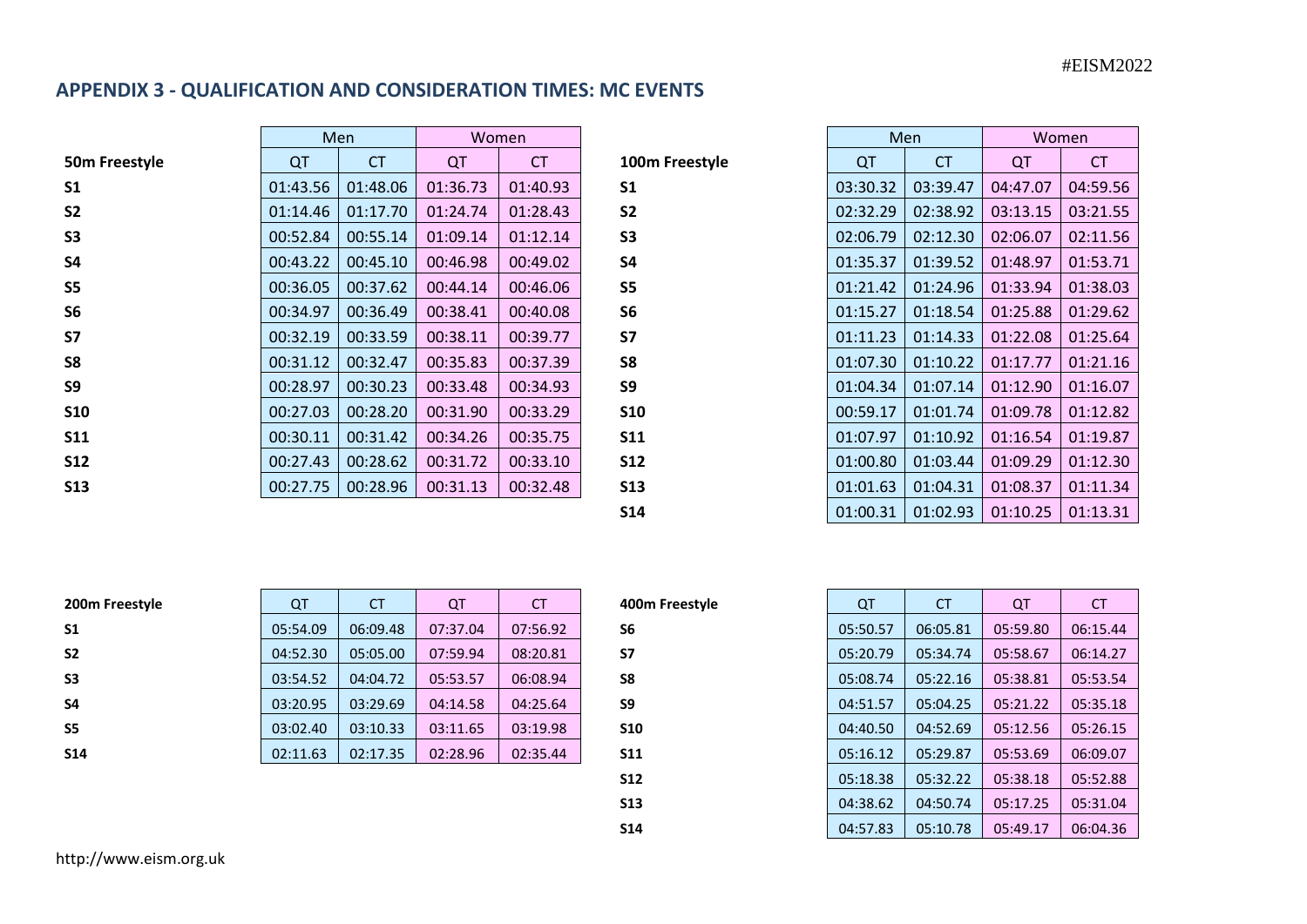| <b>50m Backstroke</b> | Q        | СT       | QT       | <b>CT</b> | 100m Backstroke | QT       | <b>CT</b> | QT       |          |
|-----------------------|----------|----------|----------|-----------|-----------------|----------|-----------|----------|----------|
| <b>S1</b>             | 01:24.85 | 01:28.54 | 02:36.30 | 02:43.09  | S1              | 02:54.89 | 03:02.50  | 05:09.71 | 05:23.17 |
| S <sub>2</sub>        | 01:05.91 | 01:08.77 | 01:20.72 | 01:24.23  | S <sub>2</sub>  | 02:20.38 | 02:26.48  | 02:55.31 | 03:02.93 |
| S <sub>3</sub>        | 00:52.41 | 00:54.68 | 01:03.38 | 01:06.13  | S6              | 01:27.10 | 01:30.89  | 01:33.33 | 01:37.39 |
| S4                    | 00:48.96 | 00:51.08 | 00:55.61 | 00:58.03  | S7              | 01:20.59 | 01:24.10  | 01:34.32 | 01:38.42 |
| S <sub>5</sub>        | 00:38.39 | 00:40.06 | 00:49.77 | 00:51.94  | S8              | 01:17.15 | 01:20.51  | 01:30.06 | 01:33.97 |
|                       |          |          |          |           |                 |          |           |          |          |

| S1         |
|------------|
| S2         |
| S6         |
| S7         |
| S8         |
| S9         |
| <b>S10</b> |
| S11        |
| S12        |
| S13        |
| S14        |

| 100m Backstroke | QT       | <b>CT</b> | QT       | <b>CT</b> |
|-----------------|----------|-----------|----------|-----------|
| S1              | 02:54.89 | 03:02.50  | 05:09.71 | 05:23.17  |
| S2              | 02:20.38 | 02:26.48  | 02:55.31 | 03:02.93  |
| S6              | 01:27.10 | 01:30.89  | 01:33.33 | 01:37.39  |
| S7              | 01:20.59 | 01:24.10  | 01:34.32 | 01:38.42  |
| S8              | 01:17.15 | 01:20.51  | 01:30.06 | 01:33.97  |
| S9              | 01:11.25 | 01:14.35  | 01:21.67 | 01:25.22  |
| S10             | 01:09.46 | 01:12.48  | 01:19.28 | 01:22.73  |
| S11             | 01:19.76 | 01:23.23  | 01:28.53 | 01:32.38  |
| S12             | 01:10.46 | 01:13.52  | 01:19.56 | 01:23.02  |
| S13             | 01:08.84 | 01:11.83  | 01:16.46 | 01:19.79  |
| S14             | 01:08.33 | 01:11.30  | 01:18.12 | 01:21.52  |

| <b>50m Breaststroke</b> |  |
|-------------------------|--|
| SB <sub>1</sub>         |  |
| SB <sub>2</sub>         |  |
|                         |  |

| <b>OT</b>            |
|----------------------|
| 02:12.43<br>02:06.91 |
| 02:04.33<br>01:59.15 |
| 01:54.60<br>01:49.82 |
|                      |

| 100m Breaststroke |  |
|-------------------|--|
| SB4               |  |
| CRE               |  |

| 100m Breaststroke | QT       | CТ       | QT       | СT       |
|-------------------|----------|----------|----------|----------|
| SB4               | 01:55.23 | 02:00.24 | 02:06.91 | 02:12.43 |
| SB5               | 01:42.36 | 01:46.81 | 01:59.15 | 02:04.33 |
| SB6               | 01:33.26 | 01:37.32 | 01:49.82 | 01:54.60 |
| SB7               | 01:28.52 | 01:32.36 | 01:47.32 | 01:51.98 |
| SB8               | 01:20.40 | 01:23.89 | 01:36.71 | 01:40.92 |
| SB9               | 01:18.27 | 01:21.67 | 01:29.23 | 01:33.11 |
| SB11              | 01:23.51 | 01:27.14 | 01:38.95 | 01:43.25 |
| SB12              | 01:15.62 | 01:18.91 | 01:29.99 | 01:33.90 |
| <b>SB13</b>       | 01:14.72 | 01:17.96 | 01:26.42 | 01:30.18 |
| <b>SB14</b>       | 01:15.80 | 01:19.09 | 01:27.32 | 01:31.12 |